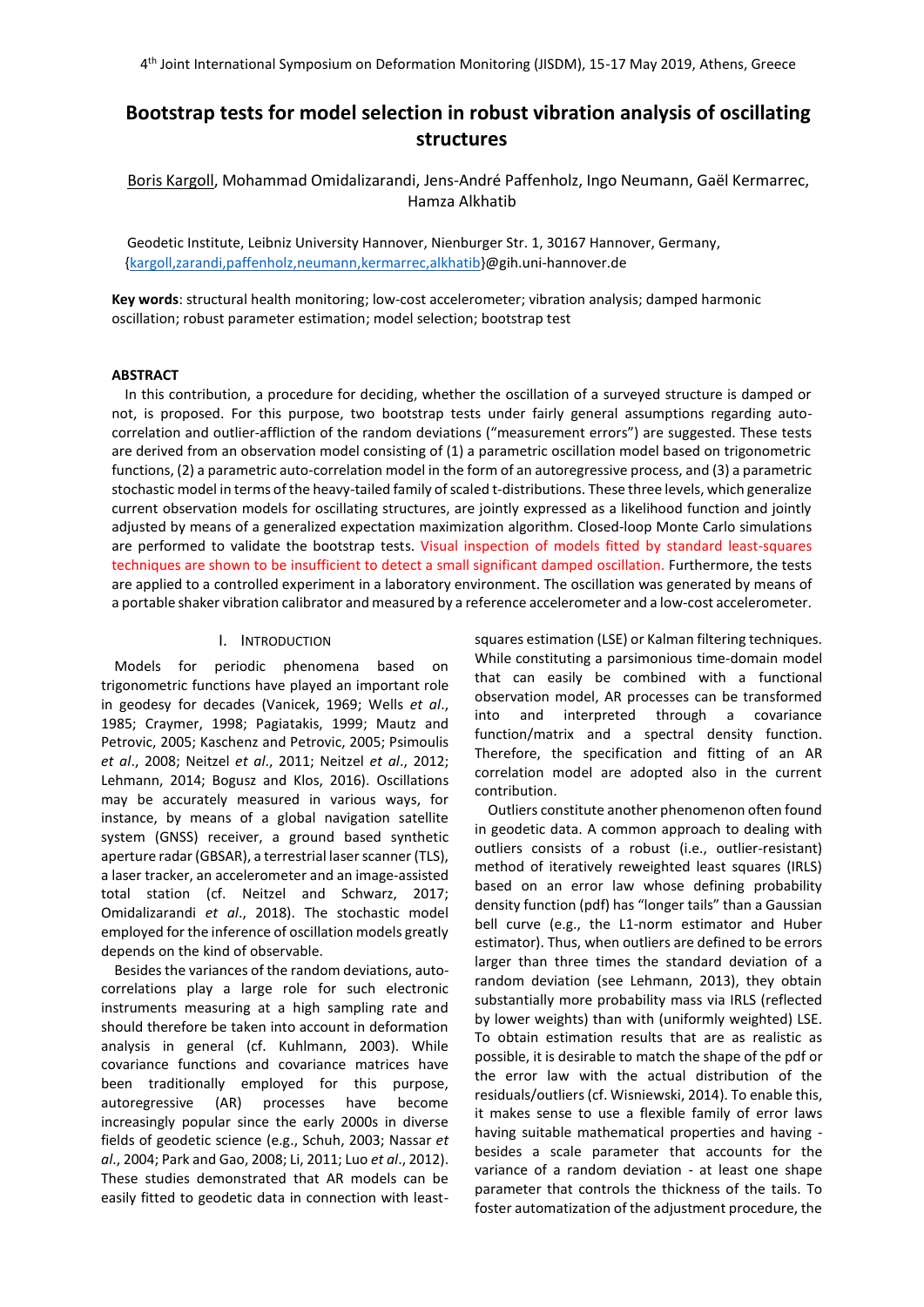heavy-tailed family of scaled t-distributions is employed in this contribution. Its shape parameter/tuning constant is the degree of freedom, which can be estimated as part of an IRLS procedure (cf. Koch and Kargoll, 2013), so that this robust estimator has been called *self-tuning* (Parzen, 1979). Standard LSE corresponds to the special case, where the degree of freedom takes a large value.

Parameter estimation is an intermediate step that reduces the observations to sufficient statistics, which are then used to express the test statistic (cf. Kargoll, 2012). Under the standard assumptions of linear observation equations involving normally distributed random deviations and a given covariance or weight matrix, optimal (*uniformly most powerful invariant*) parameter tests are readily available (cf. Teunissen, 2003). As these assumptions do not hold under the given model, we make use of bootstrap tests (cf. McKinnon, 2007), which can be tailored to such nonstandard model assumptions. In combination with Monte Carlo (MC) simulation (cf. Koch, 2018), such tests do not require knowledge of the distribution of the test statistic employed. In Section II, we develop various bootstrap tests for deciding, whether an observed oscillation is damped or not. This methodology extends recent developments of bootstrapping techniques in geodesy for confidence intervals (Neuner et al., 2014), parameter estimation (e.g., Angrisano *et al*., 2018) and uncertainty quantification (Lösler *et al*., 2018), to the domain of hypothesis testing. In Section III, it is shown how MC simulations are carried out to estimate the type-I error probabilities and power functions of the bootstrap tests. The performance of these tests is assessed and contrasted with the standard F-Test. The limits of standard least-squares fitting and visual inspection of resulting model plots for the purpose of detecting a damped oscillation are also explored. Subsequently, the proposed tests are applied to measurements of an oscillation generated by a portable shaker vibration calibrator and recorded both by the associated reference accelerometer and a low-cost accelerometer. Section IV draws some conclusions and gives an outlook to potential applications of the tests.

#### II. METHODOLOGY

#### A.*Observation Model*

When observations describe a time-dependent undamped oscillation, one may use the model

$$
h_t(\boldsymbol{\beta}) = \frac{a_0}{2} + \sum_{j=1}^{M} a_j \cos(2\pi f_j x_t) + b_j \sin(2\pi f_j x_t) (1)
$$

consisting of an unknown offset  $\frac{a_0}{2}$  and a sum of sinusoids, which involve unknown coefficients  $a_i$  and  $b_j$ , unknown frequencies  $f_j$ , and specified equidistant time instances  $x_t$  for  $t = 1, ..., n$ . The unknowns  $a_j, b_j, f_j$   $(j = 1, ..., M)$  form the vector  $\beta$  of functional model parameters. In the case of a damped oscillation, the deterministic model (1) is extended to

$$
h_t(\boldsymbol{\beta}, \boldsymbol{\xi}) = \frac{a_0}{2} + \sum_{j=1}^{M} \left[ a_j \cos \left( 2\pi f_j \sqrt{1 - \xi_j^2} x_t \right) + b_j \sin \left( 2\pi f_j \sqrt{1 - \xi_j^2} x_t \right) \right] \times \exp(-2\pi \xi_j f_j x_t)
$$
(2)

where  $\xi_j$  is the so-called damping ratio coefficient and  $f_{jd} = f_{j} \sqrt{1 - \xi_j^2}$  the corresponding damped frequency (cf. Amezquita-Sanchez and Adeli, 2015). Clearly, the undamped oscillation model (1) is nested inside the damped oscillation model (2) since the former results from the latter by setting all damping ratio coefficients equal to zero.

For both kinds of deterministic model, the observations  $l_t$  are considered to be subject to autocorrelated random deviations

$$
e_t = \sum_{j=1}^p \alpha_j e_{t-j} + u_t \tag{3}
$$

The coefficients  $\boldsymbol{\alpha} = [\alpha_1 \cdots \alpha_p]^T$  of this AR(p) model are treated as unknown parameters to take unknown forms of auto-correlation into account. The boundary conditions are simply fixed by setting  $e_0 = e_{-1} = \cdots =$  $e_{1-p} = 0$ . The AR model order p has to be specified based on prior information or through a statistical model selection procedure. To set the level of precision and to model outliers of unknown absolute frequency and magnitudes, the white noise components  $u_1, ..., u_n$ are assumed to be stochastically independent and to follow a scaled, centred t-distribution with unknown scale factor  $\sigma^2$  and degree of freedom  $\nu$ , symbolically

$$
u_t \sim t_\nu(0, \sigma^2). \tag{4}
$$

This combined parametric auto-correlation and error model allows for a self-tuning, robust, maximum likelihood estimation of the parameters. This estimation is based on the log-likelihood function

$$
\log L(\boldsymbol{\beta}, \boldsymbol{\xi}, \boldsymbol{\alpha}, \sigma^2, \nu; \boldsymbol{l}) = n \log \left[ \frac{\Gamma(\frac{\nu+1}{2})}{\sqrt{\nu \pi \sigma^2} \Gamma(\frac{\nu}{2})} \right] - \frac{\nu+1}{2} \times \frac{\Gamma(n+1)}{\Gamma(n+1)} \sum_{t=1}^n \log \left[ 1 + \frac{1}{\nu} \left( \frac{u_t}{\sigma} \right)^2 \right] \tag{5}
$$

where  $u_t$  is expressed through (3) and the observations equations as functions of  $\beta$ , possibly  $\xi$ , and  $\alpha$  . The maximization of this log-likelihood function constitutes an alternative to a least-squares approach based on outlier-elimination and noise reduction through filtering. One advantage of the former approach is that a single algorithm and adjustment routine can be devised while avoiding some preprocessing steps. Furthermore, (5) allows for likelihood ratio (LR) tests about the model parameters or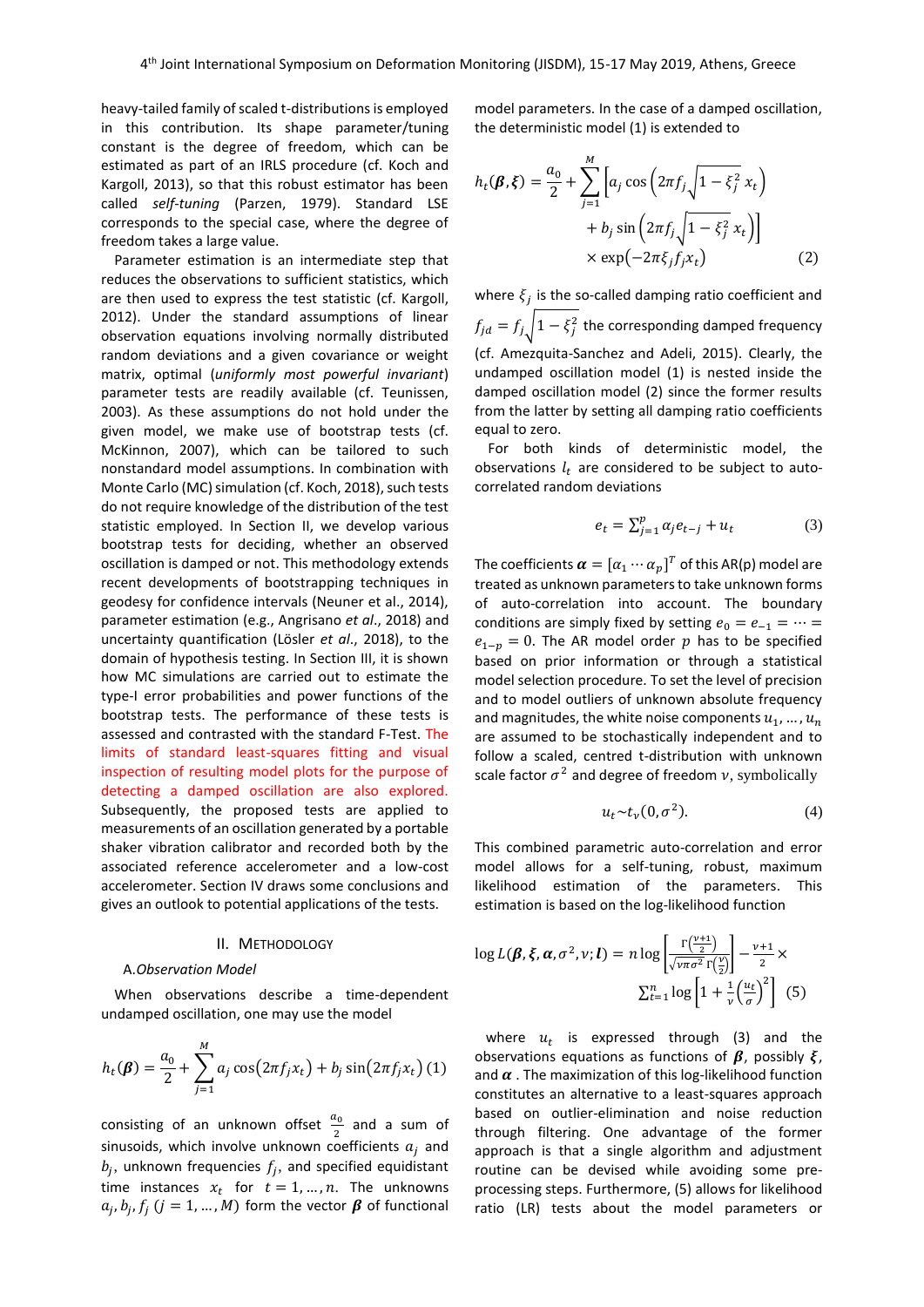constraints thereof, as the deterministic and stochastic model assumptions are included.

## B.*Hypotheses*

Besides estimating model parameters, we wish to identify an adequate oscillation model from (1) and (2). Since parsimonious observation models are preferred over models that include unnecessary parameters, it is desirable to test the null hypothesis  $H_0$  that the damping ratio coefficients  $\xi$  are equal to zero. The alternative hypothesis can simply be specified to be the negation of  $H_0$ , so that the problem is to test

$$
H_0: \xi = \mathbf{0} \qquad \text{versus} \qquad H_1: \xi \neq \mathbf{0}. \tag{6}
$$

A simple case is given by testing the damping ratio coefficient  $\xi$  associated with a single natural frequency of the oscillating structure (the vector  $\xi$  thus reduces to a scalar quantity).

One possibility of measuring the deviation from  $H_0$  is to compute the weighted square sum  $T = \widehat{\xi}^T \widehat{\Sigma}_{\widehat{\xi} \widehat{\xi}}^{-1} \widehat{\xi}/M$ , based on estimates  $\hat{\xi}$  and their joint *a posteriori* covariance matrix  $\widehat{\mathbf{\Sigma}}_{\widehat{\xi} \widehat{\xi}}$ . In the special case of uncorrelated and normally distributed random deviations (corresponding to  $p = 0$  and  $v \rightarrow \infty$ ), the kind of Wald (W) test statistic  $T$  would approximately follow Fisher's  $F_{M,n-u}$ -distribution, where  $u = 4M + 1$ is the total number of functional parameters  $\beta$ ,  $\xi$  in model (2). However, due to the stochastic model based on the family of scaled t-distributions, the test statistic  $T$  might not follow any standard distribution to a sufficient level of approximation. This hindrance, however, does not prevent the solution of the testing problem (6) since simulation-based bootstrap tests do not require the specification of a test distribution. A second natural test statistic is based on the difference

$$
LR = \log L(\widetilde{\boldsymbol{\beta}}, \mathbf{0}, \widetilde{\boldsymbol{\alpha}}, \widetilde{\sigma}^2, \widetilde{\nu}; \boldsymbol{l}) - \log L(\widehat{\boldsymbol{\beta}}, \widehat{\boldsymbol{\xi}}, \widehat{\boldsymbol{\alpha}}, \widehat{\sigma}^2, \widehat{\nu}; \boldsymbol{l})
$$

of the log-likelihoods at the constraint and unconstraint maximum likelihood estimates. Like the test statistic  $T$ , the LR test statistic  $T_{LR} = -2 \, LR$  (cf. Section 2.5.6 in Kargoll, 2012) generally does not have a standard distribution, so that it will also be carried out by means of bootstrapping.

#### C.*The Bootstrap Tests*

The idea of a bootstrap test is to generate a large number  $B$  of observation vectors under the true  $H_0$ , to compute the  $B$  values that the test statistic takes for these generated measurement series, and to check whether the value of the test statistic obtained for the actual measurement results is extremely large in comparison to the test values obtained under  $H_0$ . These comparisons replace the comparison with a critical value derived from a fully specified test distribution (which is unknown in the present situation). As with a classical hypothesis test, the significance level  $\alpha$  may be

fixed in advance. Then, given a vector  $\boldsymbol{l}$  of measurement results, the order  $M$  of the oscillation model (1)/(2) and the order  $p$  of the AR model (3), the following steps can be carried out in order to arrive at the test decision (see also Fig. 1.

- 1. Estimation step: The generalized expectation maximization (GEM) algorithm described in Alkhatib *et al*. (2018) is used to compute:
	- a) Parameter estimates  $^2, \hat{\nu},$ covariance matrix  $\widehat{\Sigma}_{\widehat{\xi}\widehat{\xi}}$  and white noise components  $\hat{u}_1, \dots, \hat{u}_n$  in the damped harmonic oscillation model (2). The nonlinear model is linearized within each GEM iteration (see the Appendix for the derivation of the Jacobi matrix);
	- b) Parameter estimates  $\widetilde{\beta}$ ,  $\widetilde{\alpha}$ ,  $\widetilde{\sigma}^2$ ,  $\widetilde{\nu}$  and white noise components  $\tilde{u}_1, ..., \tilde{u}_n$  in the undamped harmonic oscillation model (1). The Jacobi matrix of this nonlinear model is obtained from the Jacobi matrix used in a) by setting  $\xi = 0$ .
- 2. Testing step: The test statistic  $T = \widehat{\xi}^T \widehat{\Sigma}_{\widehat{\xi} \widehat{\xi}}^{-1} \widehat{\xi}/M$  or  $T_{LR} = -2$  LR is computed.
- 3. Simulation step: Firstly,  $B$  white noise vectors

$$
\mathbf{u}^{(1)} = \begin{bmatrix} u_1^{(1)} \cdots u_n^{(1)} \end{bmatrix}^T
$$

$$
\mathbf{u}^{(B)} = \begin{bmatrix} u_1^{(B)} \cdots u_n^{(B)} \end{bmatrix}^T
$$

are generated in one of the following two variants:

- a) *Parametric bootstrapping*: each white noise component  $u_t^{(k)}$   $(t = 1, ..., n; k = 1, ..., B)$  is generated randomly from the fitted tdistribution  $t_{\widehat{\nu}}(0,\widehat{\sigma}^2)$ .
- b) *Nonparametric bootstrapping*: each  $u_t^{(k)}$  is "randomly drawn" from the fitted white noise series  $\hat{u}_1, ..., \hat{u}_n$  "with replacement" by generating random numbers  $\tau_t^{(k)}$  from the discrete uniform distribution  $\tilde{U}(1, n)$ . Each number  $\tau_t^{(k)}$  defines an index, and the associated value  $\hat{u}_{\tau_t^{(k)}}$  of the fitted white noise series defines the newly generated white noise component  $u_t^{(k)} = \hat{u}_{\tau_t^{(k)}}$ .

Secondly, the white noise series are inserted into the fitted AR models to generate the coloured noise components  $e_t^{(k)} = \sum_{j=1}^p \hat{\alpha}_j e_{t-j}^{(k)} +$  $_{j=1}^{p} \hat{a}_{j} e_{t-j}^{(k)} + u_{t}^{(k)}$ based on the initial values  $e_0^{(k)} = \cdots = e_{1-p}^{(k)} = 0$ , resulting in the vectors

$$
e^{(1)} = [e_1^{(1)} \cdots e_n^{(1)}]^T
$$
  
 
$$
e^{(B)} = [e_1^{(B)} \cdots e_n^{(B)}]^T
$$

Thirdly, these realizations of the random deviations are added to the deterministic model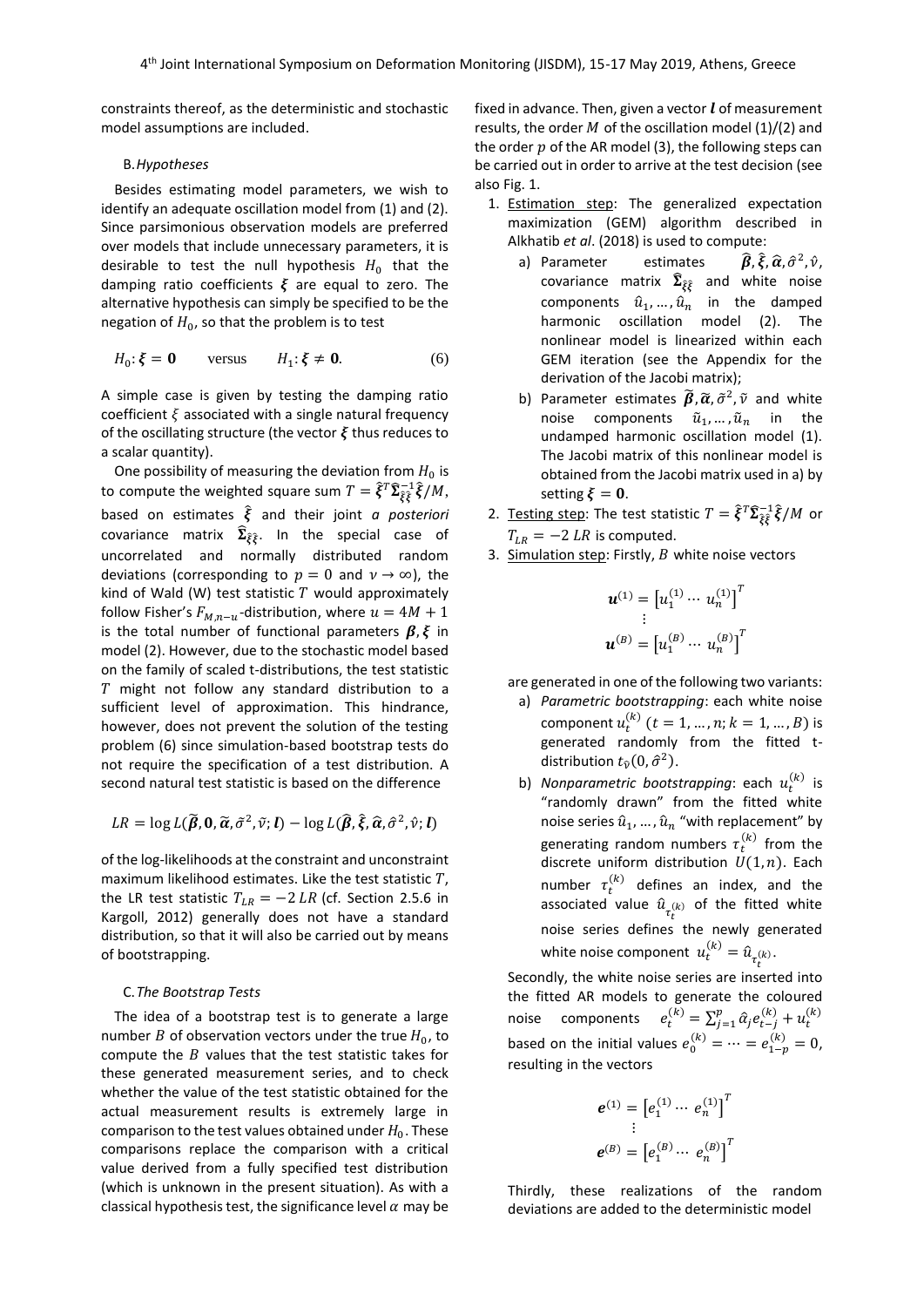

Figure 1. Flowchart of the computational steps of the bootstrap tests described in Section II.C. The random number generation within the simulation step is shown here by employing the MATLAB routines *trnd* (t-distribution) and *randi* (discrete uniform distribution).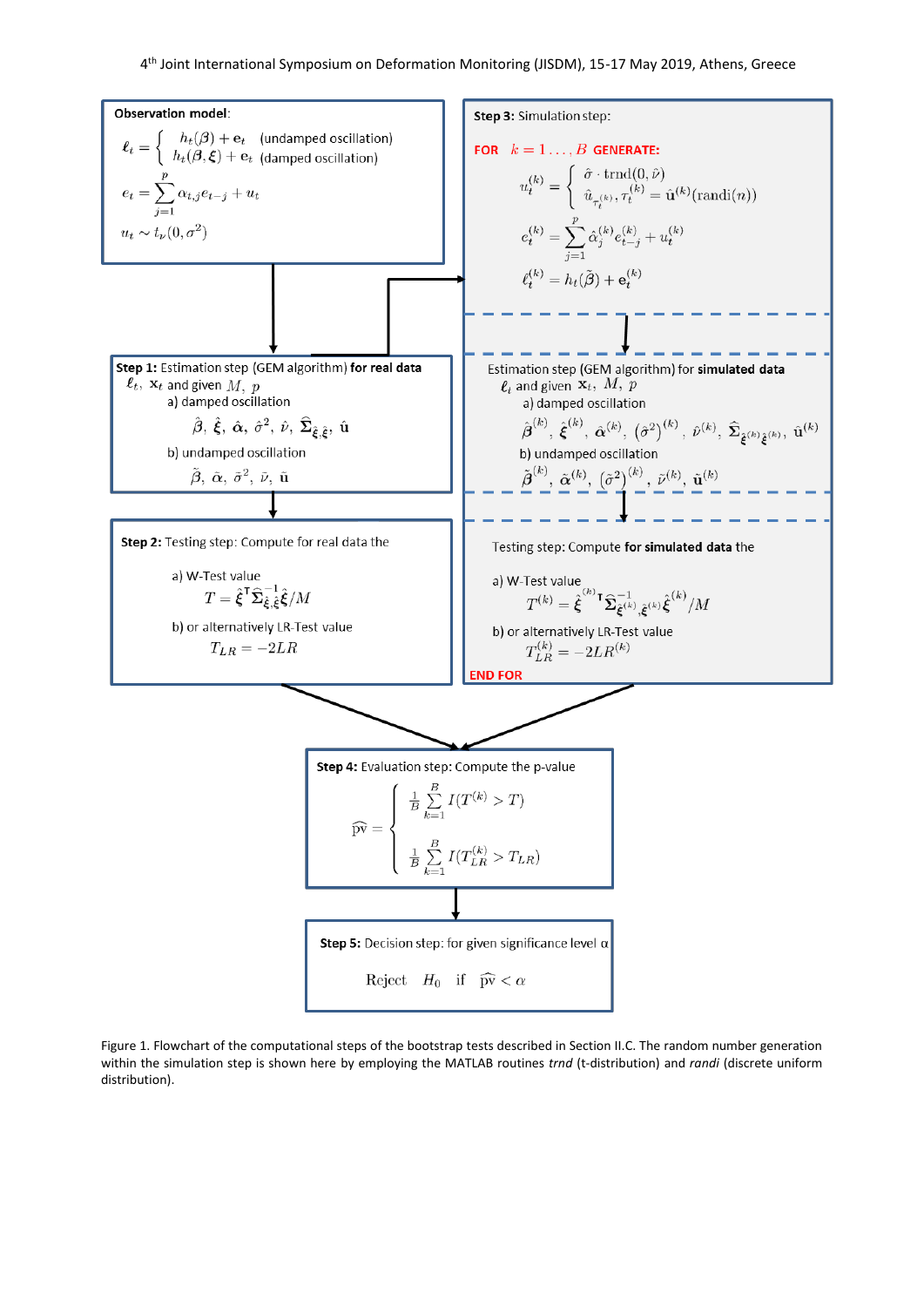fitted under  $H_0$ , that is,  $l_t^{(k)} = h_t(\widetilde{\boldsymbol{\beta}}) + e_t^{(k)}$ , thereby producing the observation vectors

$$
l^{(1)} = [l_1^{(1)} \cdots l_n^{(1)}]^T
$$
  
 
$$
l^{(B)} = [l_1^{(B)} \cdots l_n^{(B)}]^T
$$

The aforementioned GEM algorithm is then used to compute, for every  $\bm{l}^{(k)}$ , the parameter estimates  $\hat{\xi}^{(k)}$ and covariance matrix  $\widehat{\mathbf{\Sigma}}_{\widehat{\xi}^{(k)}\widehat{\xi}^{(k)}}$  required for evaluating the test statistic via  $T^{(k)} = \hat{\xi}^{(k)T} \widehat{\Sigma}_{\hat{\xi}^{(k)} \hat{\xi}^{(k)}} \widehat{\xi}^{(k)}$ . The algorithm also outputs  $\log L(\widetilde{\pmb{\beta}}^{(k)}, \pmb{0}, \widetilde{\pmb{\alpha}}^{(k)}, \widetilde{\sigma}^{2(k)}, \widetilde{v}^{(k)}; \pmb{l})$  and  $\log L(\widehat{\bm{\beta}}^{(k)},\widehat{\bm{\xi}}^{(k)},\widehat{\bm{a}}^{(k)},\widehat{\sigma}^{2(k)},\widehat{v}^{(k)};\bm{l})$  with respect to the adjusted constraint and unconstraint model, necessary for the determination of  $T^{(k)}_{LR}$ .

4. Evaluation step: The p-value is estimated by computing (cf. McKinnon, 2007, Section 2)

$$
\widehat{pv} = \frac{1}{B} \sum_{k=1}^{B} I\big(T^{(k)} > T\big),
$$

or

$$
\widehat{pv} = \frac{1}{B} \sum_{k=1}^{B} I(T_{LR}^{(k)} > T_{LR}),
$$

where the indicator function  $I(.)$  takes the value 1 if the argument is true and the value 0 if the argument is false. Note that in case  $H_0$  is false, the test value  $T$  tends to be large. As the test values generated under the true  $H_0$  tend to be small, the indicator function tends to take the value 0, so that the p-value tends to be small in this case.

5. <u>Decision step</u>:  $H_0$  is rejected if  $\widehat{pv} < \alpha$ .

#### III. RESULTS

## A.*Simulation of the Bootstrap Tests*

Every statistical test is characterized by the complementary type-I and type-II error rates, which constitute its primary quality measures. On the one hand, it is important to know if the specified significance level  $\alpha$  is truly reflected by the actual type-I error rate for the described bootstrap test. On the other hand, it is useful to study the power function of that test in order to obtain an impression of its sensitivity. Both measures can be estimated via Monte Carlo simulation.

To analyse the empirical type-I and type-II error rates for the bootstrap tests developed in Section II, Monte Carlo simulations based on  $R = 500$  and  $R = 1,000$ samples of  $n = 1,000$  observations were carried out. For this purpose, firstly white noise samples

$$
\mathbf{u}^{(1)} = \begin{bmatrix} u_1^{(1)} \cdots u_{10,000}^{(1)} \end{bmatrix}^T
$$
  
:\n
$$
\mathbf{u}^{(R)} = \begin{bmatrix} u_1^{(R)} \cdots u_{10,000}^{(R)} \end{bmatrix}^T
$$

were generated, on the one hand, using the tdistribution (4) with parameter values  $\sigma = 0.001$  and  $v = 3$ , on the other hand using the centred normal distribution  $N(0, \sigma^2)$  with the same scaling. Note that the vectors are 10 times longer than the actual number of observations. The reason for this is to eliminate the so-called warm-up effect created by the initial conditions (i.e., the zero values for time index values  $t = 0, -1, ...$ ) in the recursive computation of the coloured noise samples by means of (3). The last 1,000 values of the generated coloured noise vectors thus truly reflect the characteristics of the AR process. The indexes 9,001…10,000 of these 1,000 values are shifted by -9,000 in order to obtain the indexing  $t = 1, ..., n$  as defined for the models  $(1) - (4)$ . Thus, the generated coloured noise vectors are denoted by

$$
\boldsymbol{e}^{(1)} = \left[e_1^{(1)} \cdots \ e_{1,000}^{(1)}\right]^T
$$

$$
\vdots
$$

$$
\boldsymbol{e}^{(R)} = \left[e_1^{(R)} \cdots \ e_{1,000}^{(R)}\right]^T
$$

In this simulation study, an AR(1) process with parameter value  $\alpha_1 = 0.6828$  was applied. A set of true deterministic models was defined to consist of the oscillation model (2) with the parameter values  $a_0 =$ 0.0016,  $a_1 = 0.0572$ ,  $b_1 = -0.0950$ ,  $f_1 = 16$  [Hz] and  $\xi_1 = i \cdot 10^{-9}$  ( $i \in \{0, ..., 51\}$ ) for the time instances  $x_t = 67.6813$  [s] +  $(t - 1) \cdot 0.00512$  [s]. Adding the resulting true observations to the previously generated coloured noise vectors gave the observation samples

$$
\boldsymbol{l}^{(1)} = \begin{bmatrix} l_1^{(1)} & \cdots & l_{1,000}^{(1)} \end{bmatrix}^T
$$
  
:\n
$$
\boldsymbol{l}^{(R)} = \begin{bmatrix} l_1^{(R)} & \cdots & l_{1,000}^{(R)} \end{bmatrix}^T
$$

under

- the two MC sample sizes  $R = 500$  and  $R =$ 1,000,
- the two sample distributions  $t_3(0, 0.001^2)$  and  $N(0, 0.001^2)$ , and
- the various damping ratio coefficient values  $\xi_1$ listed before.

Note that the case  $\xi_1 = 0$   $(i = 0)$  corresponds to the simulation of a true  $H_0$ , whereas the other non-zero values for  $\xi_1$  (when  $i \in \{1, ..., 51\}$ ) are associated with a true  $H_1$ .

Three tests were applied to all these observation samples at a significance level of  $\alpha = 0.05$  under various settings:

1. both the parametric and the nonparametric bootstrap test based on the LR statistic  $T_{LR}^{(k)}$  ("BS LR-Test") sampled  $B = 99$  and  $B = 999$  times,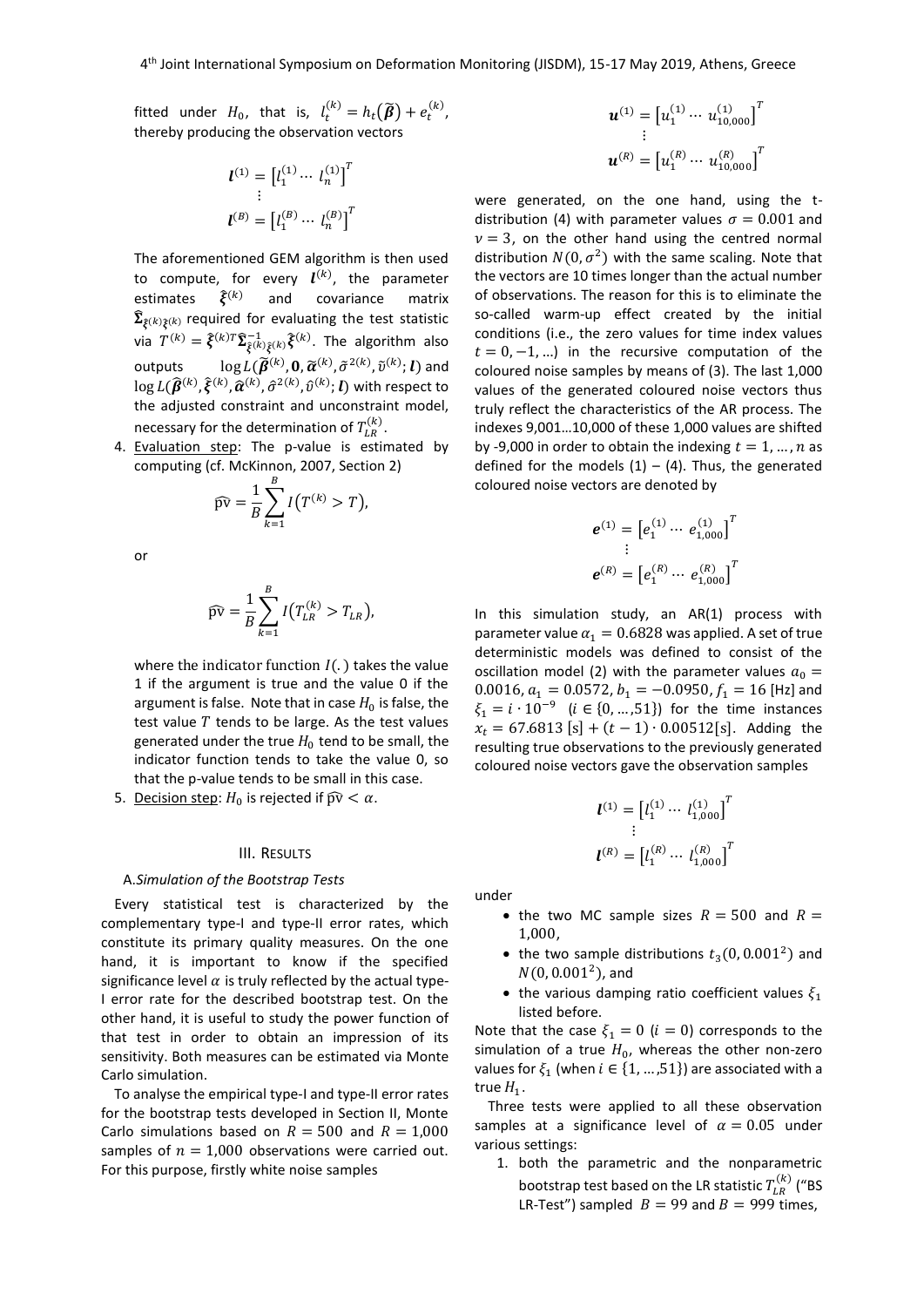- 2. both the parametric and the nonparametric bootstrap test based on the W statistic  $T^{(k)}$  ("BS W-Test") for  $B = 99$  and  $B = 999$  times, and
- 3. the standard "F-Test" based on the previous W statistic with the distributional assumption  $T \sim F_{1,995}$ . With this test, the presence of the AR process and the non-normality of the white noise are ignored, so that the assumed redundancy is  $n - (4M + 1) = 995$  with  $M = 1$ .

The odd choice of 99 or 999 bootstrap samples is motivated by the requirement of a Monte Carlo test that  $\alpha ( B + 1)$  is an integer (cf. McKinnon. 2007). To keep the computational burden of the Monte Carlo simulations manageable, the parameter  $\nu$  was fixed at the true value 3 within the GEM algorithm. This yields a robust (though not self-tuning) estimator. The choice of the low degree of freedom  $v = 3$  is also in line with certain applications of the Guide to the Expression of Uncertainty in Measurement (ISO/IEC, 2008), when the observables are explained by input quantities having type-A (i.e., statistically determined) standard uncertainties (cf. Sommer and Siebert, 2004). For the samples generated by means of the normal distribution, the GEM algorithm was run with the fixed degree of freedom  $v = 120$ , as this value leads to a close approximation of the sampling normal distribution  $N(0, 0.001^2)$ ) by the t-distribution  $t_{120}(0, 0.001^2)$  (cf. Koch, 2017).

Now, counting for each application of a test throughout the R MC runs the number of times that  $H_0$ is rejected and dividing that number by  $R$  yields an estimate of the test's

- 1. type-I error rate if  $H_0$  is true (i.e., if the MC simulation was carried out with  $\xi_1 = 0$ ).
- 2. power if  $H_1$  is true (i.e., if the MC simulation was carried out with  $\xi_1 > 0$ ).

Table 1 shows that the empirical type-I error rate of the F-Test greatly differs from the specified significance level  $\alpha = 0.05$  in case of Student white noise correlated by the AR(1) model. In contrast, the significance level is reproduced by the two bootstrap tests rather well already for  $B = 99$  bootstrap samples. Increasing to  $B = 999$  samples results in a correct second digit of type-I error rate. This confirms the finding of McKinnon (2007, p.3) that "it might be dangerous to use a value of  $B$  less than 999." Evidently, increasing in addition the number of MC runs does not further improve the approximation. Furthermore, the results for parametric and nonparametric bootstrapping are surprisingly similar, in view of their fundamentally different ways of generating the white noise series. The former leads to slightly closer approximations of  $\alpha$  than the latter.

Table 1. Bold numbers: Average rejections of  $H_0$  as estimates of the respective test's type-I error rate. Regarding the bootstrap (BS) Wald (W-) and likelihood ratio (LR-) Test, the numbers of the first row correspond to nonparametric (np), of the second row to parametric (p) bootstrapping.

| R              | 500   |       | 1000  |       |
|----------------|-------|-------|-------|-------|
| F-Test         | 0.006 |       | 0.007 |       |
| В              | 99    | 999   | 99    | 999   |
| BS W-Test: np  | 0.044 | 0.052 | 0.061 | 0.053 |
| р              | 0.048 | 0.052 | 0.042 | 0.051 |
| BS LR-Test: np | 0.044 | 0.052 | 0.061 | 0.054 |
| р              | 0.046 | 0.052 | 0.043 | 0.051 |

Generating Gaussian white noise without autocorrelations leads to the power functions shown in Fig. 1. As the graphs for the parametric and the nonparametric bootstrap tests coincide, only the latter are displayed. Figure 2 (top) demonstrates that all three tests correctly reproduce  $\alpha = 0.05$  when  $H_0$  is true (i.e., for the vanishing damping ratio coefficient  $\xi_1 = 0$ ). For most  $\xi_1 > 0$  the F-Test has slightly larger power than the bootstrap tests. As the F-Test is known to be *uniformly most powerful invariant* for linear models, the bootstrap tests could be expected to outperform the F-Test as the distribution of the F-Test statistic is not exact for a nonlinear model, as given by the damped harmonic oscillation model (2). Increasing the number of Monte Carlo runs or bootstrap samples might improve the performance of the bootstrap tests in this regard. More importantly, the bootstrap tests clearly outperform the F-Test in power when the Student distribution and the AR(1) model are used to generate the random deviations (see Fig. 2, bottom). The bootstrap W- and LR-Test again produce very similar results, which is not obvious since the standard Wald and likelihood ratio test are known to be equivalent mainly for linear models with Gaussian errors.



Figure 2. Average rejections of  $H_0$  as estimates of the type-I error rate (for damping ratio coefficient  $\xi_1 = 0$ ) and power (for  $\xi_1 > 0$ ) for the F-Test (green dots), the bootstrap W-Test (dark crosses) and the bootstrap LR-Test (red dots). Top subplot: The bootstrap samples are generated with Gaussian white noise and without AR model (top subplot), alternatively with Student white noise and an AR(1) model (bottom subplot).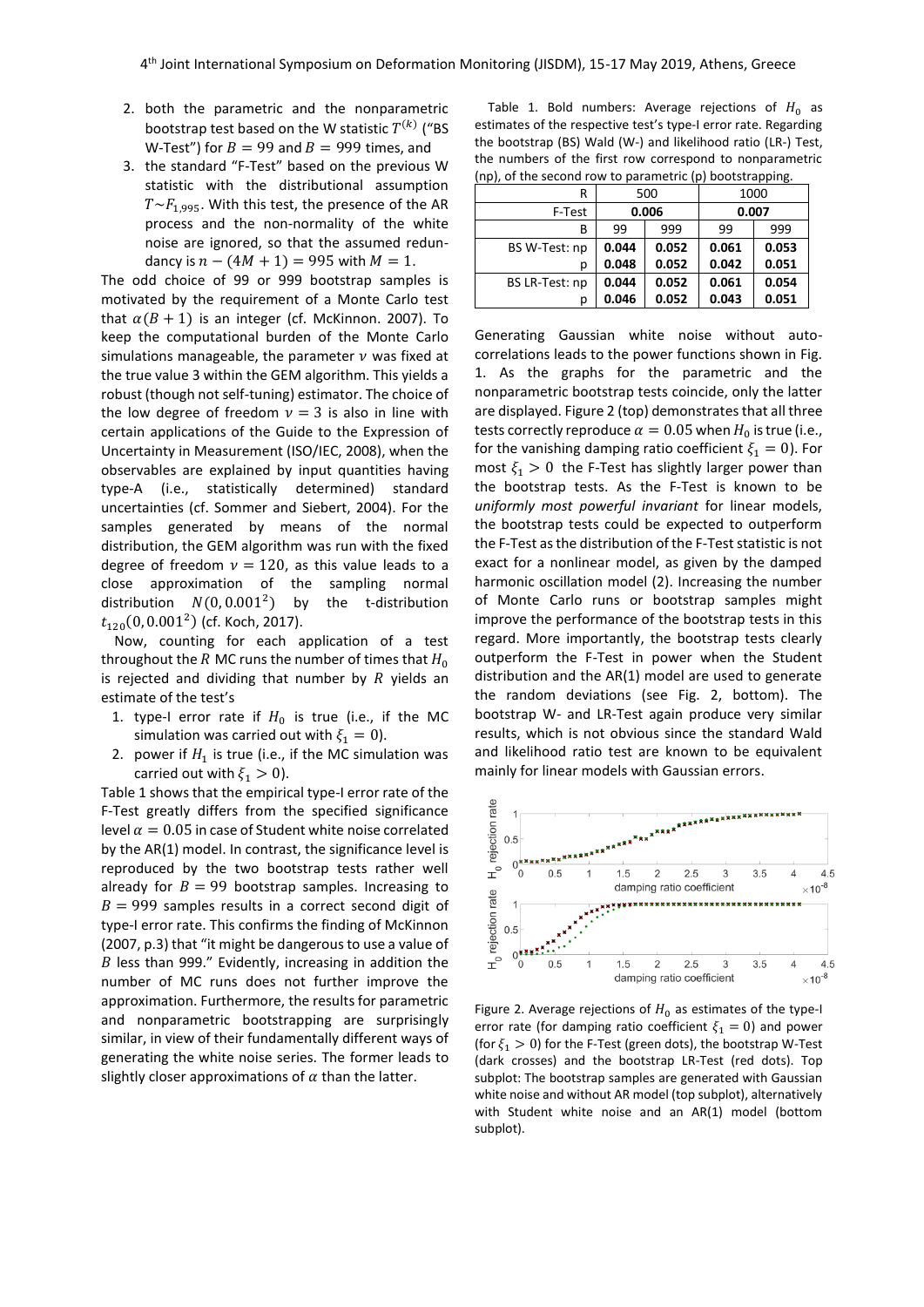# B.*Failure of Least Squares Curve Fitting and Visual Inspection of Model Plots*

Taking the bootstrap tests as the reference methods for detecting a damped oscillation, the performance of a simpler testing procedure based on LSE and visual inspection of the fitted oscillation model is now explored. For this purpose, two different damped oscillation models (2) were defined for 100 s of data with a sampling rate of 100 Hz using the parameter values  $a_0 = 0$ ,  $a_1 = 4.0$ ,  $b_1 = -3.0$ ,  $f_1 = 5$  [Hz] as well as the two alternative damping ratio coefficients (i)  $\xi_1 = 1 \cdot 10^{-6}$  and (ii)  $\xi_1 = 1 \cdot 10^{-5}$ . Such small values were selected because the focus of the current study is on the reliable detection of a significant damping. In real applications, these levels could be larger, and the purpose of the test procedure would then be to test whether the damping ratio coefficient differs significantly from the permissible level available, e.g., from existing ISO standards. Note that the choice of the coefficient values  $a_1$  and  $b_1$  corresponds to the amplitude  $A = \sqrt{a_1^2 + b_1^2} = 5.0$  and the phase angle  $\varphi = \text{atan2} \left( \frac{-b_1}{a} \right)$  $\left(\frac{-b_1}{a_1}\right) \cdot \frac{180}{\pi}$  $\frac{30}{\pi}$  = 36.87 [degree]. The true observations resulting from this model were added to a white noise path generated from a scaled t-distribution with parameter values  $\sigma = 0.2$  and  $\nu = 4$ .

In order for the LSE based on the linearization of the highly non-linear functional model (2) to converge, a precise initial value in particular of the frequency should be given. It is well known that the determination of oscillations with unknown frequencies is a challenging task requiring generally global optimization (cf. Mautz, 2001; Mautz and Petrovic, 2005). In Tables 2 and 3 it can be seen that LSE converges for the initial frequency value 5.005 [Hz] but diverges for the initial values 5.2 [Hz] and 5.3 [Hz]. MATLAB's curve fitting routine *fit*, which was applied using the robust fitting option since the simulated t-distribution gives ride to outliers, yields estimates similar to LSE for the initial frequency value 5.005 [Hz]; the estimates of the amplitude, phase angle and damping ration coefficients differ greatly from the true values for the two larger initial frequency values. The unreliable LSE can be improved to some extent by decreasing the step size in the computation of the parameter update. This Gauss-Newton method is also employed within the aforementioned GEM algorithm (applied in the estimation step of the bootstrap tests); see Alkhatib *et al*. (2018). The results in Tables 2 – 3 show that LSE with decreased step size converges for the initial frequency values 5.005 [Hz] and 5.2 [Hz], but produces strongly distorted estimates for the initial value 5.3 [Hz]. In contrast, the GEM algorithm, which includes the fitting of an AR error process and of a scaled t-distribution, approximates the true solution precisely for all three initial values. Although the generated observations contain only white noise, AR model orders of 1 or 2 were identified through the application of the white noise test described in Kargoll et al. (2018a). Thus, the parameter estimates by the GEM algorithm are not distorted by the additional loworder AR model estimation. Applying the bootstrap tests to the reference solution produced by the GEM algorithm results yields the results that the damping ratio coefficient  $\xi_1 = 1 \cdot 10^{-6}$  is not significant (i.e.,  $H_0$ is accepted) whereas  $\xi_1 = 1 \cdot 10^{-5}$  is significant (i.e.,  $H_0$  is rejected). In the cases where the LSE and the Gauss-Newton method both converge they produce identical oscillation models (shown in Fig. 3). Clearly, the significant damping by  $\xi_1 = 1 \cdot 10^{-5}$  cannot be detected by visual inspection of the corresponding model plot (Fig. 3, bottom). It would not help either to zoom into a smaller time window since it needs to be analysed whether the entire segment analysed is damped or not. It may therefore be concluded that the employed curve fitting tool and the least squares methods, in connection with model plots, are inferior to a rigorous hypothesis test for damping such as the proposed bootstrap tests.

Table 2. Estimated parameters of the damped oscillation model with  $\xi_1 = 1 \cdot 10^{-6}$  by three methods for three different initial frequency values. `NaN' indicates divergence of the iterations.

| Parameters        | f,     |        | φ        | $\xi_1$ |
|-------------------|--------|--------|----------|---------|
|                   | [Hz]   | l-l    | [degree] | [%]     |
| True values       | 5.0    | 5.0    | 36.87    | 0.0001  |
| Initial values    | 5.005  |        |          | 0.0000  |
| <b>MATLAB-fit</b> | 5.0029 | 5.0029 | 36.92    | 0.00012 |
| LSE               | 4.9999 | 5.0008 | 36.95    | 0.00008 |
| Gauss-Newton      | 4.9999 | 5.0008 | 36.95    | 0.00008 |
| GEM alg.          | 4.9999 | 5.0043 | 36.92    | 0.00013 |
|                   |        |        |          |         |
| Parameters        |        |        |          |         |

| .                 | 71<br>[Hz] | $\overline{\phantom{a}}$<br>$\lbrack \cdot \rbrack$ | [degree]   | [%]        |
|-------------------|------------|-----------------------------------------------------|------------|------------|
| True values       | 5.0        | 5.0                                                 | 36.87      | 0.0001     |
| Initial values    | 5.2        |                                                     |            | 0.0000     |
| <b>MATLAB-fit</b> | 5.009      | 3.9039                                              | $-30.80$   | 0.1357     |
| LSE.              | <b>NaN</b> | <b>NaN</b>                                          | <b>NaN</b> | <b>NaN</b> |
| Gauss-Newton      | 4.9999     | 5.0008                                              | 36.95      | 0.00008    |
| GEM alg.          | 4.9999     | 5.0043                                              | 36.92      | 0.00013    |

| Parameters     |            | А          | Φ          | $\xi_1$    |
|----------------|------------|------------|------------|------------|
|                | [Hz]       | ſ-1        | [degree]   | [%]        |
| True values    | 5.0        | 5.0        | 36.87      | 0.0001     |
| Initial values | 5.3        |            |            | 0.0000     |
| MATLAB-fit     | 5.028      | 2.8375     | $-37.95$   | 0.2623     |
| LSE            | <b>NaN</b> | <b>NaN</b> | <b>NaN</b> | <b>NaN</b> |
| Gauss-Newton   | 5.1074     | 0.0000     | $-137.27$  | $-1.5645$  |
| GEM alg.       | 4.9999     | 5.0043     | 36.92      | 0.00013    |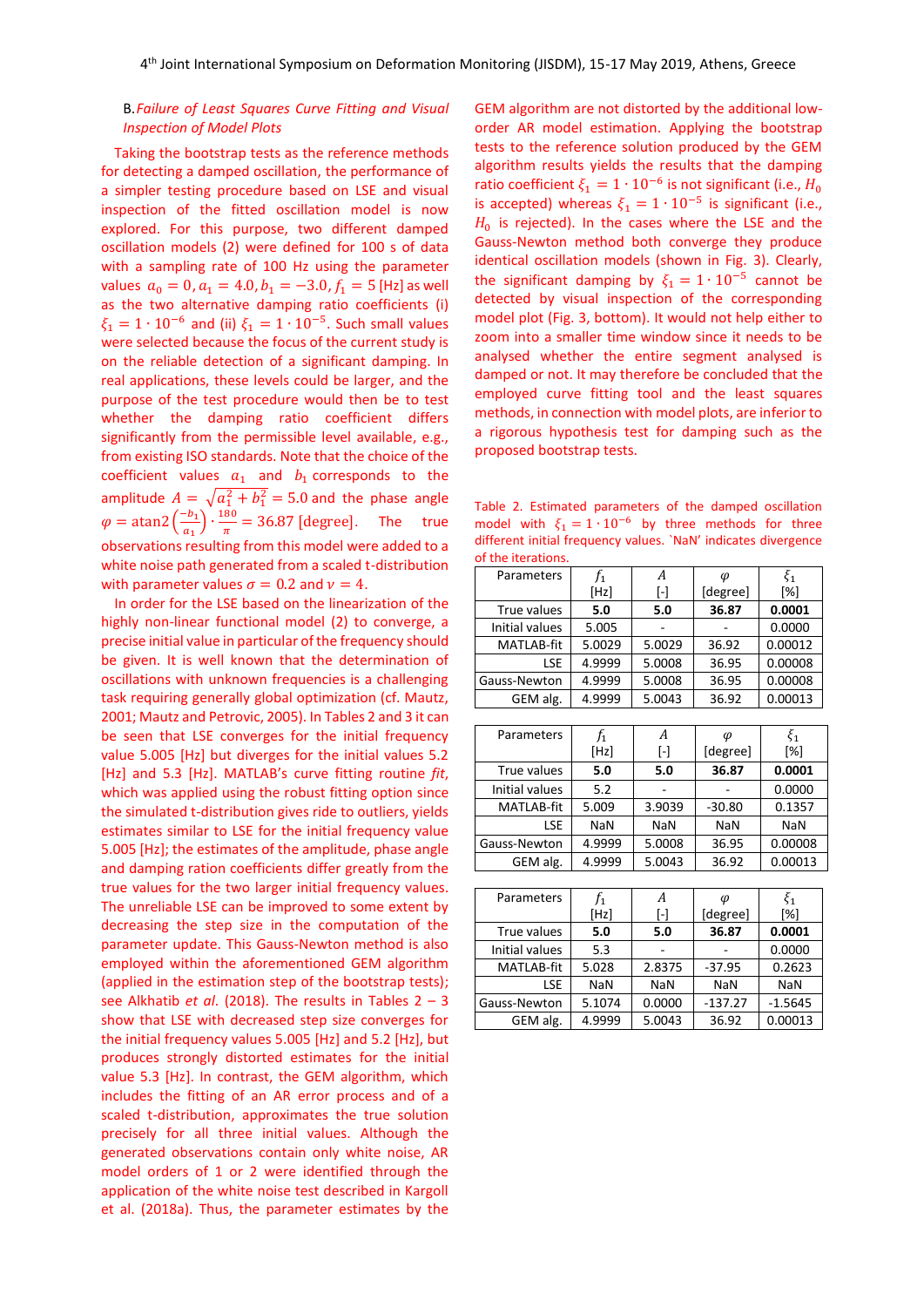| of the iterations. |         |                   |          |         |  |
|--------------------|---------|-------------------|----------|---------|--|
| Parameters         | $f_{1}$ | А                 | Φ        | $\xi_1$ |  |
|                    | [Hz]    | $\lceil - \rceil$ | [degree] | [%]     |  |
| True values        | 5.0     | 5.0               | 36.87    | 0.001   |  |
| Initial values     | 5.005   |                   |          | 0.0000  |  |
| <b>MATLAB-fit</b>  | 5.0000  | 5.0022            | 36.90    | 0.00102 |  |
| <b>LSE</b>         | 4.9999  | 4.9986            | 36.91    | 0.00099 |  |
| Gauss-Newton       | 4.9999  | 4.9986            | 36.91    | 0.00099 |  |
| GEM alg.           | 4.9999  | 5.0022            | 36.90    | 0.0010  |  |

Table 3. Estimated parameters of the damped oscillation model with  $\xi_1 = 1 \cdot 10^{-5}$  by three methods for three different initial frequency values. `NaN' indicates divergence

| <b>Parameters</b> | t1         | А          | φ          | $\xi_1$    |
|-------------------|------------|------------|------------|------------|
|                   | [Hz]       | H          | [degree]   | [%]        |
| True values       | 5.0        | 5.0        | 36.87      | 0.001      |
| Initial values    | 5.2        |            |            | 0.0000     |
| MATLAB-fit        | 5.013      | 3.5886     | $-32.52$   | 0.1412     |
| LSE               | <b>NaN</b> | <b>NaN</b> | <b>NaN</b> | <b>NaN</b> |
| Gauss-Newton      | 4.9999     | 4.9986     | 36.91      | 0.00099    |
| GEM alg.          | 4.9999     | 5.0022     | 36.90      | 0.0010     |

| Parameters          |            | А                 | φ          | $\xi_1$    |
|---------------------|------------|-------------------|------------|------------|
|                     | [Hz]       | $\lceil - \rceil$ | [degree]   | [%]        |
| True values         | 5.0        | 5.0               | 36.87      | 0.001      |
| Initial values      | 5.3        |                   |            | 0.0000     |
| MATLAB-fit          | 5.028      | 2.8496            | $-37.58$   | 0.2608     |
| LSE.                | <b>NaN</b> | <b>NaN</b>        | <b>NaN</b> | <b>NaN</b> |
| <b>Gauss-Newton</b> | 5.1255     | 0.0000            | $-61.15$   | $-1.6032$  |
| GEM alg.            | 4.9999     | 5.0022            | 36.90      | 0.0010     |



Figure 3. Oscillation time series of simulated acceleration data (blue dots) with damping ratio coefficient  $\xi = 1 \cdot 10^{-6}$  (top) and  $\xi = 1 \cdot 10^{-5}$  (bottom) and the model computed by converged LSE/Gauss-Newton method using the initial frequency value 5.005 [Hz].

## C.*Controlled Excitation Experiment*

In the context of short-term deformation analysis of oscillating structures such as bridges, a geo-sensor network of low-cost accelerometers can be utilised for an accurate and robust vibration analysis of the structure (cf. Neitzel *et al.*, 2012). For this purpose, a proper deterministic model needs to be identified to truly characterise the global behaviour of a bridge structure such as natural frequencies, mode shapes and modal damping. Therefore, the time-dependent undamped oscillation model (1) considered by Kargoll *et al*. (2018a,b) and Omidalizarandi *et al*. (2018) is extended to the time-dependent damped harmonic oscillation model (2). In these previous studies, it was demonstrated in particular that the frequencies and amplitudes can be estimated robustly and accurately. Concerning the amplitudes, which are of great importance for a subsequent mode shape analysis, it should be noted that their estimation is directly influenced by the choice of the deterministic model. In the context of structural health monitoring, it is desirable to test whether the damping of a structure has a certain level or not, since deviations from that level would indicate a deterioration of the structure's intactness. As this level is usually non-zero, the hypotheses (6) and the test statistics should be adapted accordingly.

As a preparation for such more general testing problems, we consider in this contribution the simpler case of testing whether an oscillation with a single natural frequency is damped or not. For this purpose, a controlled excitation experiment was performed at the Institute of Concrete Construction of Leibniz University Hannover, using a portable shaker vibration calibrator (PSVC) 9210D and a low-cost accelerometer. The PSVC comes along with a highly accurate reference accelerometer of type PCB ICP quartz, which is used for the validation. The acceleration data are acquired by the low-cost accelerometer of type BNO055 (Bosch Sensortec) and reference accelerometer with an oscillation frequency of 4 Hz and sampling rates of 100 Hz and 200 Hz, respectively. For further information concerning the experimental setup and the used sensors, the reader is referred to Omidalizarandi *et al*. (2018).

In this section, the hypotheses are one-dimensional cases of (6). To analyse damping behaviour throughout the measured time series, the low-cost and reference acceleration datasets were firstly divided into 45 segments of consecutive 1000 and 2000 observations, respectively (each spanning 10 s). The auto-correlations of the accelerometer measurements are modelled by means of AR processes, which have previously been found to be an adequate class of models for this purpose (see, Nassar *et al*., 2014; Park and Gao, 2008). The order of the AR process was assumed to be  $p = 15$ , based on the experience with previous analyses of the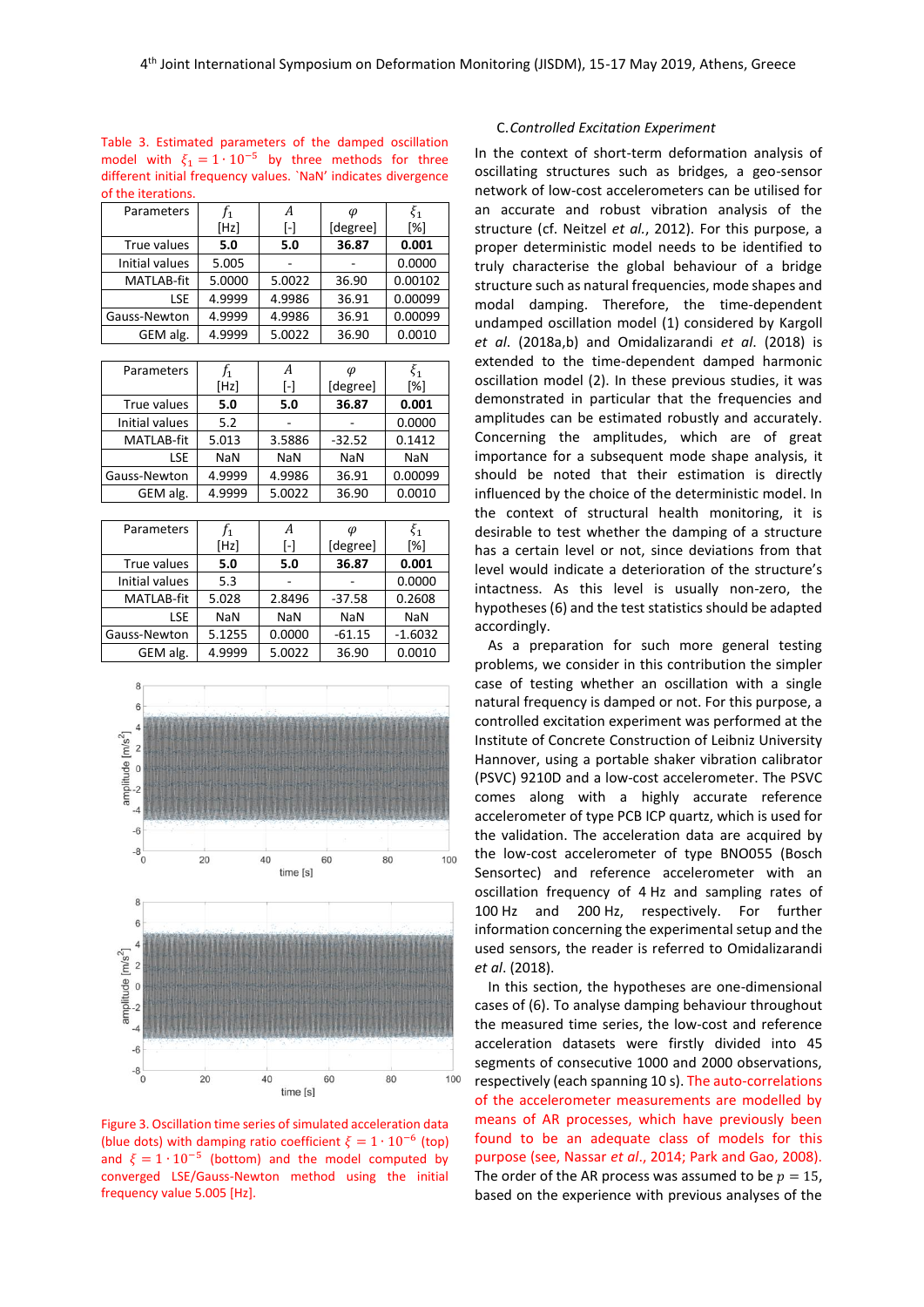datasets (see Kargoll *et al*., 2018a). Two tests were applied to all these observation samples at a significance level of  $\alpha = 0.05$ , based on the LR statistic  $T^{(k)}_{LR}$  ("BS LR-Test") and the W statistic  $T^{(k)}$  ("BS W-Test"). For both tests, nonparametric bootstrapping based on  $B = 99$  and  $B = 999$  times was performed. The parameter  $\nu$  was fixed at the value 4 within the GEM algorithm, reflecting the expectation of a moderate number of outliers in the data.

In view of the setup of the controlled experiment, we expected to find no significant damping of the oscillation. To verify this, the p-values of both tests applied to all segments of the low-cost and reference accelerometer sensor data were calculated. The results for 99 bootstrap samples were found to be similar to those for 999 samples, so that only the former are shown in Figs. 4 and 5. It can be seen that all p-values are greater than the significance level, so that the rejection rate is 0, i.e.,  $H_0$  is always accepted, so that there is no evidence for significant damping ratio coefficients. This finding demonstrates that the PSVC device including the reference accelerometer produces an oscillation at the specified frequency with no significant damping.



Figure 4. Low-cost accelerometer: The estimated p-value based on the bootstrap W-Test (black solid line) and the bootstrap LR-Test (blue cross line) corresponding to nonparametric bootstrapping with  $B = 99$  samples. The red horizontal line shows the significance level of  $\alpha = 0.05$ .



Figure 5. Reference accelerometer: The estimated p-value based on the bootstrap W-Test (black solid line) and the bootstrap LR-Test (blue cross line) corresponding to nonparametric bootstrapping with  $B = 99$  samples. The red horizontal line shows the significance level of  $\alpha = 0.05$ .

#### IV. CONCLUSIONS AND OUTLOOK

A comprehensive observation model for a damped harmonic oscillation involving multiple frequencies, autoregressive random deviations and t-distributed white noise components can be adjusted by means of a GEM algorithm, which acts as a self-tuning robust estimator of all model parameters. Due to the intricacy

of the model, test statistics in general do not have an exact standard distribution. Reasons for this are the non-linearity of the functional model (cf. Lehmann and Lösler, 2018), the non-normality of the estimator, and the non-normality of the random deviations. To test in particular whether the damping of an observed oscillation is significant or not, two bootstrap tests based on the well-known W and LR statistics were proposed since small significant damping is generally not visible to the eye in a plot of the oscillation model fitted by means of standard least-squares estimation or MATLAB's curve fitting tool. The bootstrap tests are carried out by means of randomly generated bootstrap samples, without resorting to critical values from a test distribution. The number of bootstrap samples is crucial. To reproduce the significance level of  $\alpha = 0.05$ precisely by the empirical type-I error rate, it is recommended to generate at least 999 bootstrap samples. Both bootstrap tests have almost identical power functions, and it is also irrelevant whether parametric or nonparametric bootstrapping is carried out. The standard F-Test is slightly more powerful than the bootstrap tests when the random deviations are normally distributed and uncorrelated. In cases of Student and AR errors, however, the F-Test has an erratic type-I error rate and visibly reduced power, so that the bootstrap tests are clearly preferable in such situations. In the future, it is intended to extend the model selection procedure to determine whether certain sinusoids of within the damped harmonic oscillation model are significant or not. Furthermore, the test decisions could be contrasted with standard information criteria such as the AIC and BIC. The bootstrap tests confirmed that oscillations induced by a portable shaker vibration calibrator within a controlled experiment and observed by means of the reference and a low-cost accelerometer are practically undamped. The next step will be to adapt the procedure such that the damping ratio coefficient(s) can be tested against specified values in order to verify the structural health of an oscillating structure such as a bridge. Such a bootstrap testing procedure can be extended and used for a factory calibration of a portable shaker vibration calibrator measuring the accelerations by means of a reference accelerometer. In that case it is desirable to detect changes of all the parameters of the damped harmonic oscillation model, that is, possibly multiple frequencies, amplitudes and damping ratio coefficients simultaneously. In addition, the measurements of a low-cost accelerometer oscillating in combination with such a shaker can be investigated over a long period of time regarding aforementioned parameter changes.

#### V. ACKNOWLEDGEMENTS

The research presented was carried out within the scope of the collaborative project "Spatio-Temporal Monitoring of Bridge Structures Using Low Cost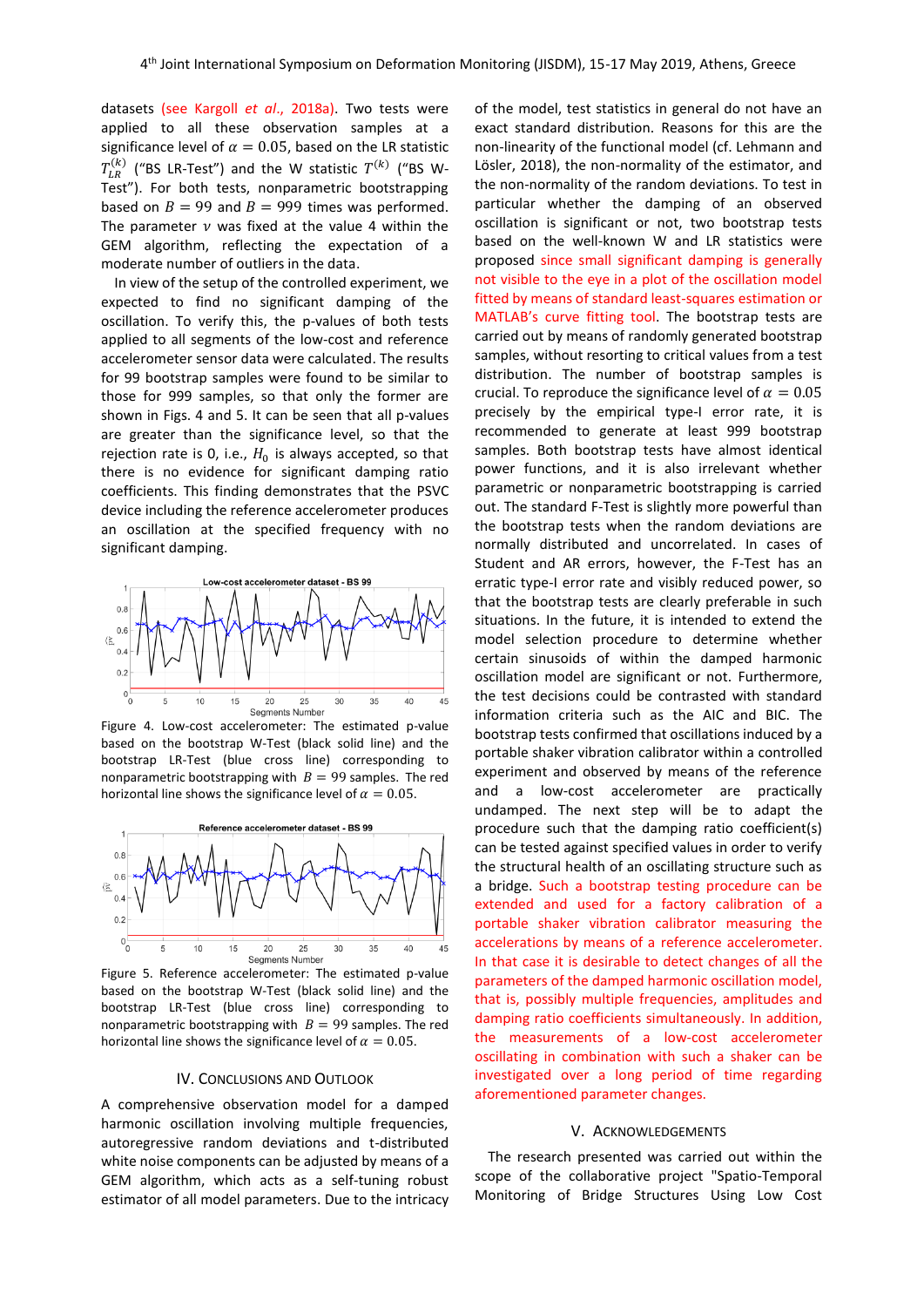Sensors" with ALLSAT GmbH, which was supported by the German Federal Ministry for Economic Affairs and Energy (BMWi) and the Central Innovation Programme for SMEs (Grant ZIM Kooperationsprojekt, ZF4081803DB6). In addition, the authors acknowledge the Institute of Concrete Construction (Leibniz University Hannover) for providing the shaker table and the reference accelerometer used within the experiment.

#### References

- Alkhatib, H., Kargoll, B., and Paffenholz, J.-A. (2018). Further Results on a Robust Multivariate Time Series Analysis in Nonlinear Models with Autoregressive and t-Distributed Errors. In: *Time Series Analysis and Forecasting*. *ITISE 2017*. Rojas, I., Pomares, H., and Valenzuela, O. (eds.) Contributions to Statistics, Springer, Cham, pp. 25-38.
- Amezquita-Sanchez, J.P. and Adeli, H. (2015). A New Music-Empirical Wavelet Transform Methodology for Time-Frequency Analysis of Noisy Nonlinear and Non-Stationary Signals. Digital Signal Processing, Vol. 45, pp. 55-68.
- Angrisano, A., Maratea, A., and Gaglione, S. (2018). A Resampling Strategy Based on Bootstrap to Reduce the Effect of Large Blunders in GPS Absolute Positioning. Journal of Geodesy, Vol. 92, pp. 81-92.
- Bogusz, J. and Klos, A. (2016). On the Significance of Periodic Signals in Noise Analysis of GPS Station Coordinates Time Series. GPS Solutions, Vol. 20, pp. 655-664.
- Craymer, M.R. (1998). The Least Squares Spectrum, Its Inverse Transform and Autocorrelation Function: Theory and Some Applications in Geodesy. PhD thesis, Graduate Department of Civil Engineering, University of Toronto, Canada.
- ISO/IEC (2008). Uncertainty of measurement Part 3: Guide to the expression of uncertainty in measurement (GUM:1995 with minor corrections). Geneva.
- Kargoll, B. (2012). On the Theory and Application of Model Misspecification Tests in Geodesy. Deutsche Geodätische Kommission, Series C (Dissertations), No. 674, Munich.
- Kargoll, B., Omidalizarandi, M., Loth, I., Paffenholz, J.-A., and Alkhatib, H. (2018a). An Iteratively Reweighted Least Squares Approach to Adaptive Robust Adjustment of Parameters in Linear Regression Models with Autoregressive and t-Distributed Deviations. Journal of Geodesy, Vol. 92, No. 3, pp. 271-297.
- Kargoll B., Omidalizarandi, M., Alkhatib, H., and Schuh, W.-D. (2018b). Further Results on a Modified EM Algorithm for Parameter Estimation in Linear Models with Time-Dependent Autoregressive and t-Distributed Errors. In: *Time Series Analysis and Forecasting*. *ITISE 2017*. Rojas, I., Pomares, H., and Valenzuela, O. (eds.) Contributions to Statistics, Springer, Cham, pp. 323-337.
- Kaschenz, J. and Petrovic, S. (2005). A Methodology for the Identification of Periodicities in Two-Dimensional Time Series. Zeitschrift für Geodäsie, Geoinformation und Landmanagement, Vol. 134, pp. 105-112.
- Koch, K.R. (2017). Expectation Maximization Algorithm and its Minimal Detectable Outliers. Studia Geophysica et Geodaetica, Vol. 61, pp. 1–18.
- Koch, K.R. (2018). Bayesian Statistics and Monte Carlo Methods. Journal of Geodetic Science, Vol. 8, pp. 18-29.
- Koch, K.R. and Kargoll, B. (2013). Expectation-maximization algorithm for the variance-inflation model by applying the t distribution. Journal of Applied Geodesy, Vol. 7, pp. 217– 225.
- Kuhlmann, H. (2003). Kalman-Filtering with Coloured Measurement Noise for Deformation Analysis. In: *Proceedings of the 11th FIG International Symposium on Deformation Measurements*, FIG.
- Lehmann, R. (2013).  $3\sigma$ -Rule for Outlier Detection from the Viewpoint of Geodetic Adjustment. Journal of Surveying Engineering, Vol. 139, pp. 157-165.
- Lehmann, R. (2014). Detection of a Sinusoidal Oscillation of Unknown Frequency in a Time Series - a Geodetic Approach. Journal of Geodetic Science, Vol. 4, pp. 136-149.
- Lehmann, R. and Lösler, M. (2018). Hypothesis Testing in Non-Linear Models Exemplified by the Planar Coordinate Transformations. Journal of Geodetic Science, Vol. 8, pp. 98-114.
- Li, L. (2011). Separability of Deformations and Measurement Noises of GPS Time Series with Modified Kalman Filter for Landslide Monitoring in Real-Time. Ph.D. thesis, Institute of Geodesy and Geoinformation, University of Bonn.
- Lösler, M., Eschelbach, C., and Haas, R. (2018). Bestimmung von Messunsicherheiten mittels Bootstrapping in der Formanalyse. Zeitschrift für Geodäsie, Geoinformatik und Landmanagement zfv, Vol. 143, pp. 224-232.
- Luo, X., Mayer, M., and Heck, B. (2012). Analysing Time Series of Residuals by Means of AR(I)MA Processes. In: *Proceedings of the VII Hotine-Marussi Symposium of Mathematical Geodesy*. Sneeuw, N., Novàk, P., Crespi, M., and Sansó, F. (eds.) International Association of Geodesy Symposia, Vol. 137, pp. 129-134, Springer, Berlin.
- Mautz R. (2001). Zur Lösung nichtlinearer Ausgleichungsprobleme bei der Bestimmung von Frequenzen in Zeitreihen. Deutsche Geodätische Kommission C 532, München.
- Mautz, R. and Petrovic, S. (2005). Erkennung von physikalisch vorhandenen Periodizitäten in Zeitreihen. Zeitschrift für Geodäsie, Geoinformation und Landmanagement, Vol. 130, pp. 156-165.
- McKinnon, J. (2007). Bootstrap Hypothesis Testing. Queen's Economics Department Working Paper, No. 1127, Queen's University, Kingston, Ontario, Canada.
- Nassar, S., Schwarz, K.-P., El-Sheimy, N., and Noureldin, A. (2004). Modeling Inertial Sensor Errors Using Autoregressive (AR) Models. Navigation, Vol. 51, No. 4, pp. 259-268.
- Neitzel, F., Resnik, B., Weisbrich, S., and Friedrich, A. (2011). Vibration Monitoring of Bridges. Reports on Geodesy Vol. 1/90, pp. 331-340.
- Neitzel, F., Niemeier, W., Weisbrich, S., and Lehmann, M. (2012). Investigation of Low-Cost Accelerometer, Terrestrial Laser Scanner and Ground-Based Radar Interferometer for Vibration Monitoring of Bridges. 6th European Workshop on Structural Health Monitoring, [http://www.ndt.net/search/docs.php3?showForm=off&id](http://www.ndt.net/search/docs.php3?showForm=off&id=14063) [=14063.](http://www.ndt.net/search/docs.php3?showForm=off&id=14063)
- Neitzel, F. and Schwarz, W. (2017). Schwingungsuntersuchungen – Ein Beitrag zum Monitoring im Bauwesen. In: *Ingenieurgeodäsie*. Freeden, W. and Rummel, R. (eds.) Handbuch der Geodäsie, Springer Spektrum.